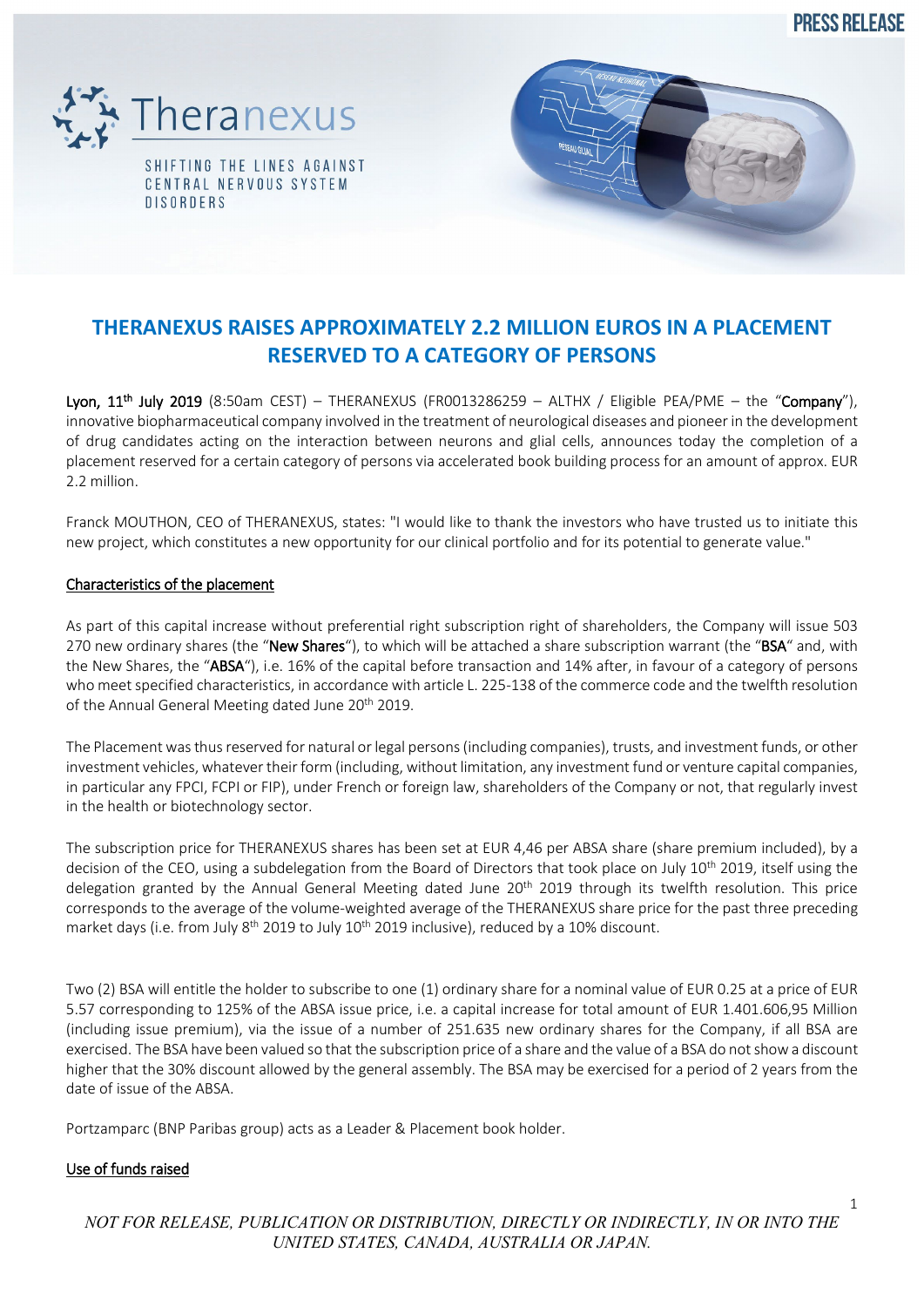

This capital increase will help strengthen Theranexus' cash situation, and in particular secure the clinical development programme to enable the registration and marketing of drug candidate BBDF 101 for Batten disease. Indeed, Theranexus announced on 27<sup>th</sup> [June 2019 that it signed with American foundation B](https://www.theranexus.com/images/pdf/Theranexus_CP_Accord_de_principe_BBDF_VF.pdf)eyond Batten Disease Foundation a principle agreement on the development and marketing of BBDF 101 for Batten Disease in juvenile form, which is a rare and fatal paediatric genetic neurological lysosomal disease. BBDF 101 is a proprietary drug combination that is based on two compounds that have already been registered as are all other drug candidates of Theranexus currently in clinical trials for Parkinson's disease, neurocognitive disorders and neuropathic pains.

#### New shares admission

The new shares will bear the same rights as existing shares and will be be admitted to trading on Euronext in Paris under code FR0013286259 – ALTHX from July 15<sup>th</sup> 2019. The Company does not intend to ask for the share warrants to be listed.

This Placement will not be subject to a prospectus to be approved by the French Financial Markets Authority..

#### New shareholding of the company

The share capital of the Company will comprise 3 622 413 shares by the end of the transaction.

For information purposes, the participation of a shareholder with 1% of the Company's share capital prior to the issue will increase to 0.86%. Therefore, after the capital increase, the Company's share capital distribution will have changed as follows:

| <b>Shareholders</b>   | <b>Before transaction</b> |           | <b>After transaction</b> |           |
|-----------------------|---------------------------|-----------|--------------------------|-----------|
|                       | <b>Shareholders</b>       | % capital | Nombres d'actions        | % capital |
| Funders and employees | 639 424                   | 20,50%    | 639424                   | 17,65%    |
| Auriga Partners       | 452 276                   | 14,50%    | 642859                   | 17,75%    |
| <b>CEA</b> Invest     | 495 944                   | 15,90%    | 495 944                  | 13,69%    |
| l Sofimac Partners    | 305 676                   | 9,80%     | 305 676                  | 8.44%     |
| Kreaxi                | 152838                    | 4,90%     | 152838                   | 4,22%     |
| Arbevel               | 258 065                   | 8.27%     | 426 226                  | 11,77%    |
| Floating              | 814 920                   | 26,13%    | 959 446                  | 26,49%    |
| <b>Total</b>          | 3 119 143                 | 100%      | 3622413                  | 100%      |

As part of the Placement, the Company has entered an abstention agreement for a period of 90 days from the date of settlement and delivery of the Placement, subject to usual exceptions.

Furthermore, the founders and historical shareholders representing 68,8% of the capital have signed a lock-up agreement for all of the Company's shares held and for a period of 90 days from the date of settlement and delivery of the Private Placement, subject to (i) the usual exceptions and (ii) for historical shareholders only, for the ability to transfer Company's securities based on a share price above EUR 4.46.

## Risk factors

Detailed information concerning THERANEXUS, relating in particular to its business and results are included in the Company's reference document registered with the Financial Markets Authorities on 30th April 2019 under number R.19- 019 (the "Reference Document") as well as other regulated information and all of the Company's press releases, which can be viewed on its website [\(www.theranexus.com\)](http://www.theranexus.com/).

The Company draws the public's attention to the risk factors related to the Company and its activities presented in chapter 4 of the Reference Document, which is available free of charge on the websites of the Company and/or the French financial markets authority (www.amf-france.org).

*NOT FOR RELEASE, PUBLICATION OR DISTRIBUTION, DIRECTLY OR INDIRECTLY, IN OR INTO THE UNITED STATES, CANADA, AUSTRALIA OR JAPAN.*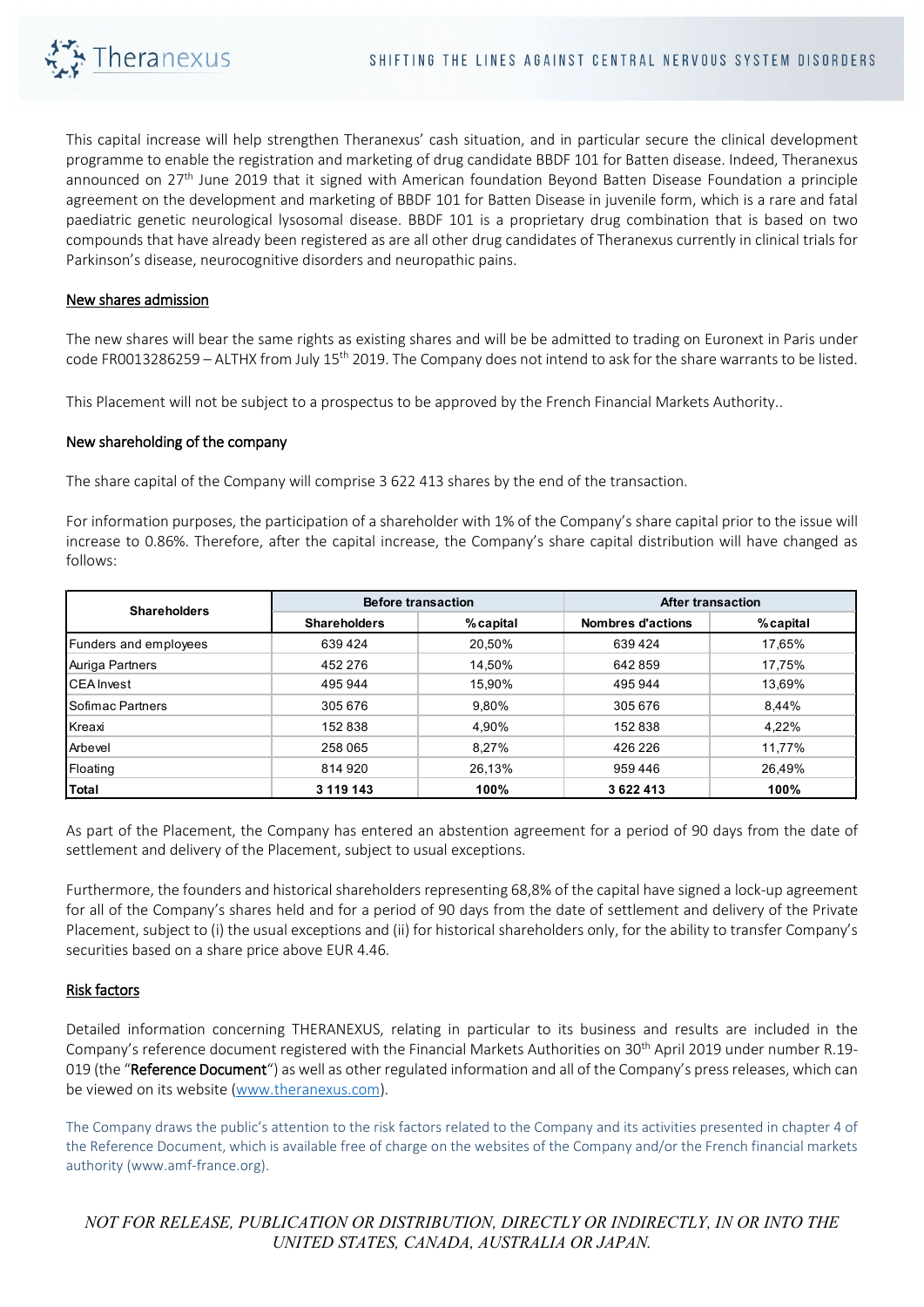

## **ABOUT THERANEXUS**

Theranexus is a clinical-stage biopharmaceutical company that emerged from the French Alternative Energies and Atomic Energy Commission (CEA) in 2013. It develops drug candidates for the treatment of nervous system diseases. Theranexus identified the key role played by non-neuronal cells (also known as "glial cells") in the body's response to psychotropic drugs (which target the neurons). The company is a pioneer in the design and development of drug candidates affecting the interaction between neurons and glial cells. Theranexus has 3 ongoing clinical development programs: THN 102, currently undergoing Phase II clinical trials, aimed at treating daytime sleepiness in Parkinson's disease patients, THN 201 undergoing Phase Ib trials, designed to treat cognitive disorders in patients with Alzheimer's disease, and THN 101, undergoing Phase Ia trials in patients with neuropathic pain. The unique, patented technology used by Theranexus is designed to improve the efficacy of psychotropic drugs already approved and on the market, by combining them with a glial cell modulator. This strategy of combining its innovations with registered drugs means Theranexus can significantly reduce development time and costs and considerably increase the chance of its drugs reaching the market.

The proprietary, adaptable Theranexus platform can generate different proprietary drug candidates offering high added-value for multiple indications.

Theranexus is listed on the Euronext Growth market in Paris (FR0013286259-ALTHX).

More information at: www.theranexus.com



#### **Contacts**

.

**THERANEXUS Thierry Lambert** Chief Financial Officer [investisseurs@theranexus.fr](mailto:investisseurs@theranexus.fr)

**ACTUS finance & communication Caroline Lesage / Théo Martin** Investor Relations +33 (0)1 53 67 36 79 / +33 (0)1 53 67 36 75 [theranexus@actus.fr](mailto:theranexus@actus.fr)

**FP2COM Florence Portejoie** Media Relations + 33 (0)6 07 76 82 83 [fportejoie@fp2com.fr](mailto:fportejoie@fp2com.fr)

*NOT FOR RELEASE, PUBLICATION OR DISTRIBUTION, DIRECTLY OR INDIRECTLY, IN OR INTO THE UNITED STATES, CANADA, AUSTRALIA OR JAPAN.*